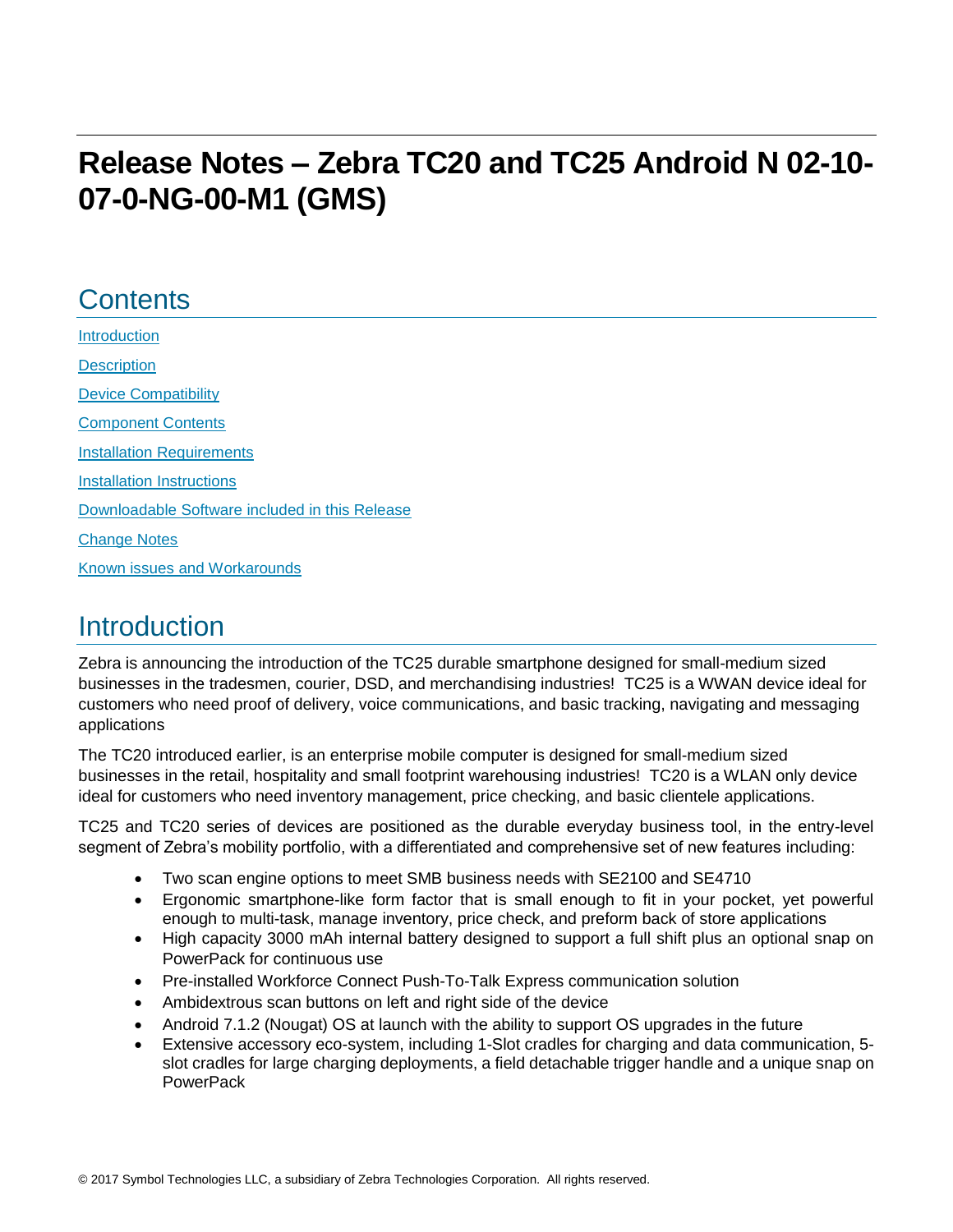# **Description**

This is the second software release for TC20 Mobile Computer and initial software release for TC25. This release contains software packages for Android Nougat GMS operating system for TC20 and TC25.

# <span id="page-1-0"></span>Device Compatibility

This software release has been approved for Android TC20 Nougat GMS models mentioned below.

| <b>Device</b>   | <b>Operating System</b>                                         |
|-----------------|-----------------------------------------------------------------|
| TC200J-10C112A6 | Android N GMS ROW - EMEA, LATAM,<br>APAC & Canada               |
| TC200J-10C112US | Android N GMS US Only                                           |
| TC200J-10A111US | Android N GMS US Only                                           |
| TC200J-10A111A6 | Android N GMS ROW - EMEA, LATAM,<br>APAC & Canada               |
| TC200J-10C213A6 | Android N GMS ROW - EMEA, LATAM,<br>APAC & Canada (Premium SKU) |
| TC200J-10C213US | Android N GMS US Only (Premium SKU)                             |

This software is also approved for Android TC25 Nougat GMS models mentioned below

| <b>Device</b>   | <b>Operating System</b>         |
|-----------------|---------------------------------|
| TC25AJ-10C102A6 | Android N GMS ROW - EMEA        |
| TC25AJ-10B101A6 | Android N GMS ROW - EMEA        |
| TC25BJ-10C102A6 | Android N GMS ROW - EMEA & APAC |
| TC25BJ-10B101A6 | Android N GMS ROW - EMEA & APAC |

## <span id="page-1-1"></span>Component Contents

| <b>Component</b>                    | <b>Version</b>              |
|-------------------------------------|-----------------------------|
| Build_version                       | 02-10-07-0-NG-00-M1 (GMS)   |
| Android_version                     | 7.1.2                       |
| Android_SDK_Level                   | 25                          |
| <b>Android Security Patch Level</b> | September 5, 2017           |
| Linux_kernel                        | 3.18.31                     |
| Wifi                                | FUSIONLITE QA 1 0.0.0.011 N |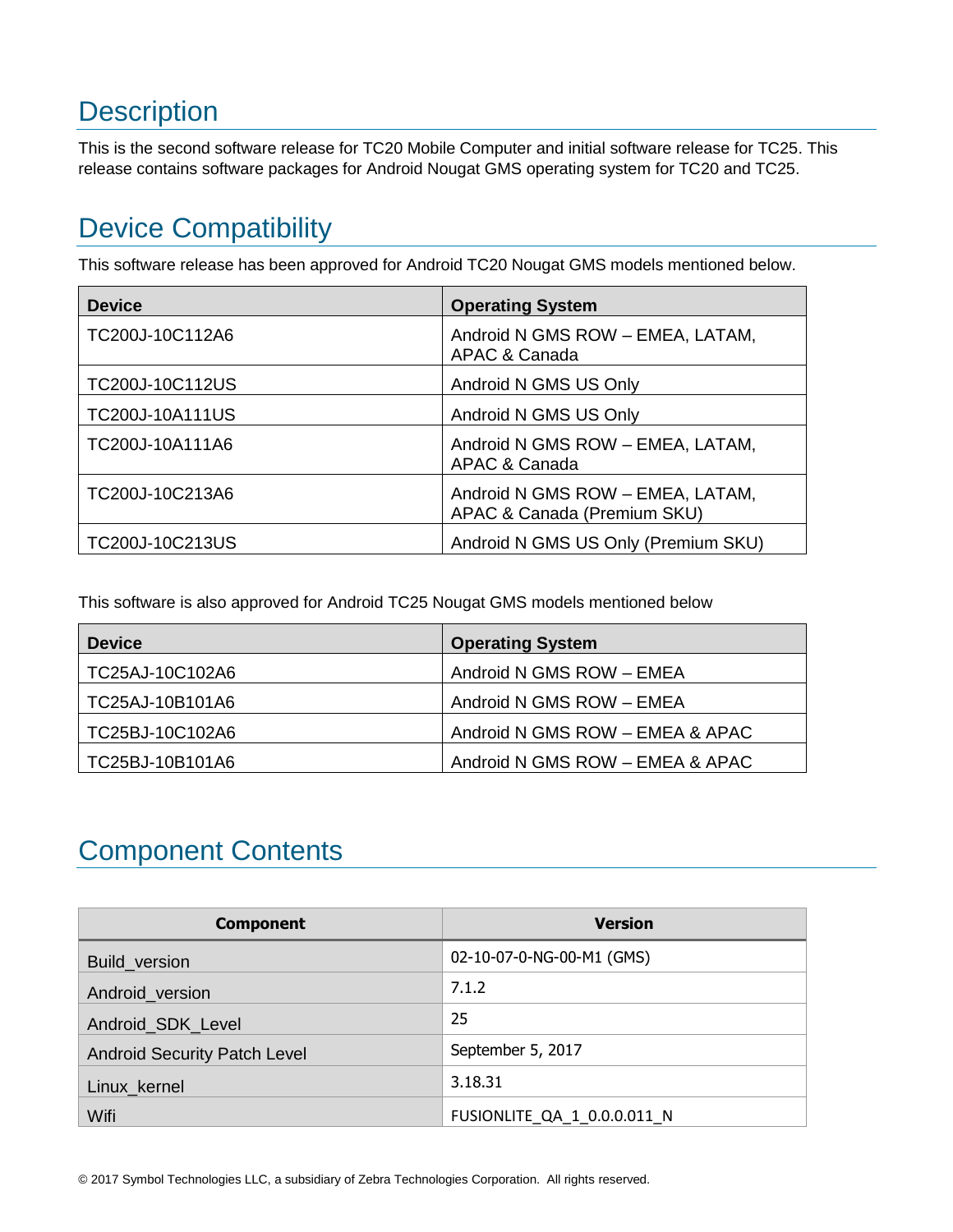| Platform                  | Qualcomm MSM8937                    |
|---------------------------|-------------------------------------|
| Scanning_Framework        | 19.0.15.0                           |
| <b>DWDemo</b>             | 2.0.12                              |
| <b>OSX</b>                | QCT.71.7.3.5.UL                     |
| <b>MXMF</b>               | 7.1.0.6                             |
| Touch                     | Focaltech V1.1 20161103 (fw:0x19)   |
| Bluetooth_Stack           | CNSS.PR.4.0-00388/01050102          |
| Flash_Size                | 16G / 32G                           |
| RAM_Size                  | 2G                                  |
| <b>GPS</b>                | MPSS.JO.3.0-00295-8937_GENNS_PACK-1 |
| <b>MMS</b>                | 7.1.2                               |
| RIL_Version               | 1.0                                 |
| <b>BT_Pairing_Utility</b> | 3.8                                 |
| Datawedge                 | 6.6.47                              |
| Camera                    | LA.UM.5.6.r1-04600-89xx.0-1         |
| PTT                       | 3.1.35                              |
| RxLogger                  | 5.4.10.0                            |
| StageNow                  | 2.9.1.1309                          |
| Data_Analytics            | 3.0.0.1208                          |
| <b>EMDK</b>               | 6.7.10.1010                         |
| <b>IMEI SV Number</b>     | 03                                  |
| <b>OEM Config</b>         | 7.0.0.1                             |

**NOTE:** For **Enterprise Mobile Device Management, most EMM** vendors such as SOTI, AirWatch, MobileIron, etc. WILL require an updated device management agent to support this Nougat enterprise device. **Do NOT use** your existing device management agent and console with this device without first contacting your EMM vendor to understand when the agent supporting this device is available and whether a console upgrade is required as well. Attempting to enroll with an agent that is not validated to support the device will result in errors.

## <span id="page-2-0"></span>Installation Requirements

#### HW Requirements

- Windows PC running Windows 7/10 32/64 bits
- USB Type C Cable
- Micro SD Card with at least 2GB capacity (optional)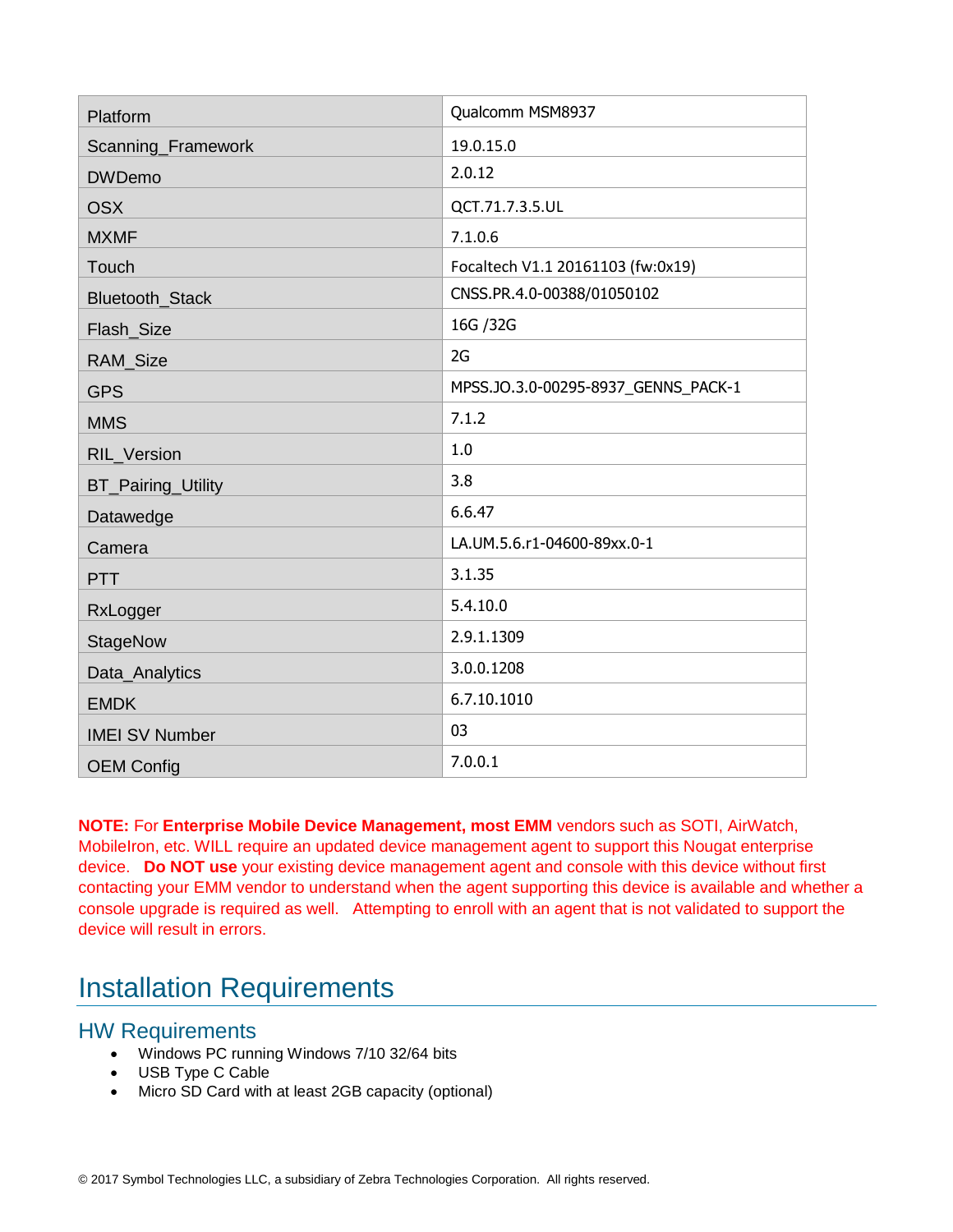### SW Requirements

Please make sure following components are installed on your computer before commencing OS installation.

- Zebra Android USB Driver V2.2 or higher
- Android Debug Bridge version 1.0.39 or higher
- TC20/TC25 GMS Android OS Release Images

#### Image Compatibility

Please note that GMS full package update file is not compatible with China based SKUs hence China based SKUs will not allow to download GMS images.

### <span id="page-3-0"></span>Installation Instructions

#### Using the "adb sideload" method

#### **Assumptions**

- 1. ADB installed on PC
- 2. TC20/TC25 has Developer options enabled
- 3. USB debugging ON

#### Procedure

- 1. Plug the TC20/TC25 into the USB & Charging Cable and then the Cable to the PC. If you have a Cradle with USB connectivity, connect it now.
- 2. You may need to pull down notification bar, and tap on the notification which says, "USB charging this device", and change it to "Transfer files".
- 3. Open Command Prompt on PC, run "adb devices" and check to see if you can see the device's serial number… If yes, proceed… if not you will need to get the PC set up with the proper drivers or install an External SD Card.
- 4. You may also get a pop up on your PC (Win 7) that you will be connected as a Portable Media Player… this can be ignored.
- 5. Entering Recovery Mode
	- a. Choice 1: In Command Prompt, type "adb reboot recovery" and click enter.
	- b. Choice 2:
		- i. Reboot and hold PTT key
	- ii. When Zebra Technologies logo appears on the screen Release the PTT Key
- 6. Your TC20/TC25 will reboot and take you to Android Recovery screen.
- 7. To select Sideload Method
	- a. Use the Volume + and to highlight, "Apply update from ADB" and press the Power Key to select it
- 8. With your Command Prompt, open, type "adb sideload" and add a space and then drag and drop the zip file which you want to apply to the device and press enter.
	- a. When the file download starts, the command window will show progress with a percentage completed.
	- b. Device display will show a series of messages indicating it is downloading, verifying and installing the image on to the device.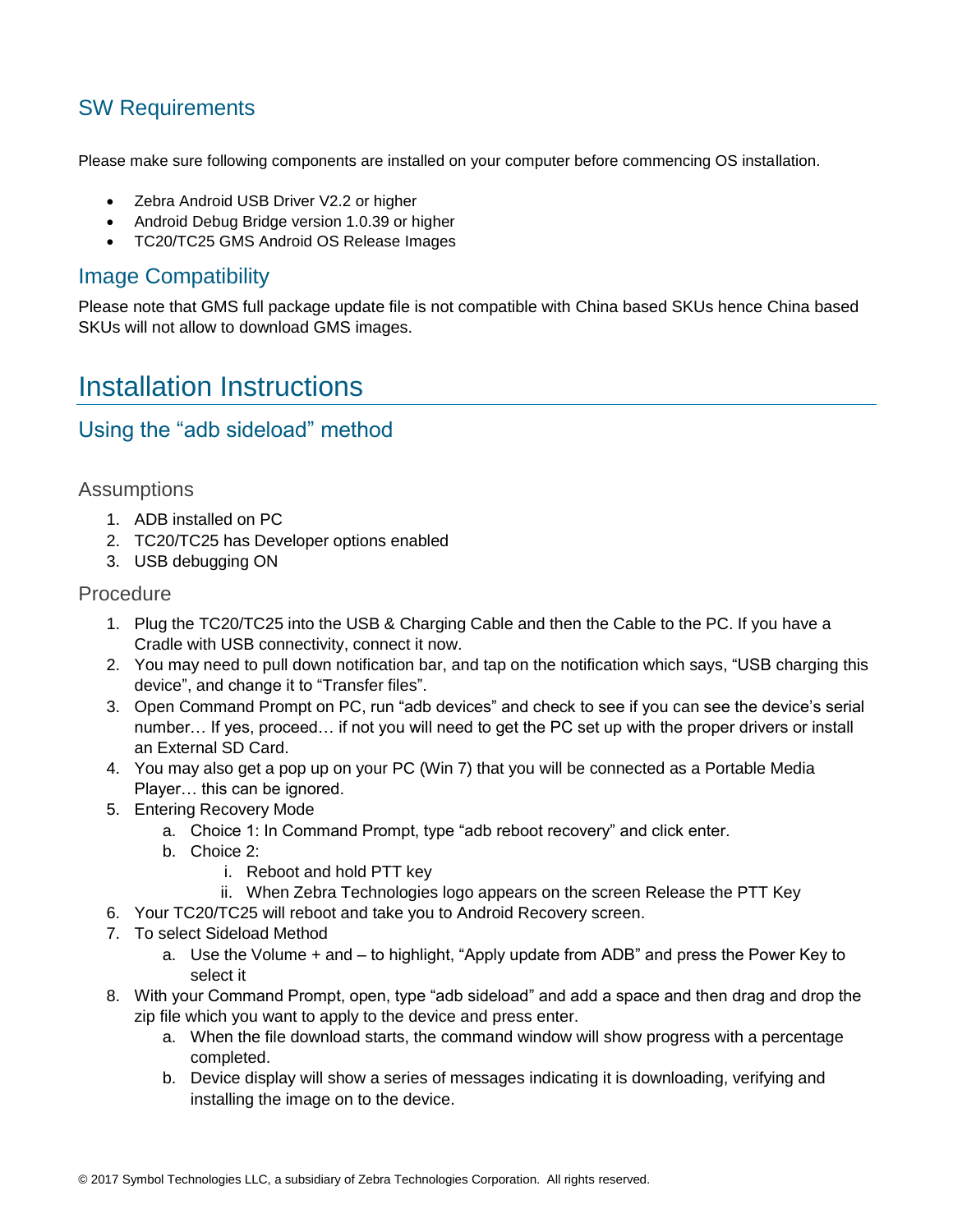- 9. After successful update the device will auto reboot and you see Zebra on top and POWERED BY android at the bottom and after about 10 second will transition to the TC20/TC25 Touch Computer splash screen with 5 dancing white dots at bottom… it will stay at this screen for up to 4 minutes and then present the "Welcome Screen".
- 10. After this you will need to complete the process by setting up Wi-Fi and E-mail accounts and such.
- 11. To make sure the OS Update took place, once the initial setup is complete;
	- a. Go to "Settings" and scroll down to "About phone" and look at the "Build number". It should state "02-10-07-0-NG-00-M1".
- 12. Setting the Date and Time. If you associate the device to a WLAN AP, it should automatically set the date and time. The only thing left is to set the time zone. Go to "Settings" and scroll to and select "Date & time". Scroll down to and select "Select time zone", and scroll down to and select the appropriate time zone and you are done.
- 13. Now you are all set to use your TC20/TC25.

### <span id="page-4-0"></span>Using External SD Card

- 1. Plug the TC20 into the USB & Charging Cable and then the Cable to the PC. If you have a Cradle with USB connectivity, connect it now.
- 2. You may need to pull down notification bar, and tap on the notification which says "USB charging this device", and then change it to "Transfer files".
- 3. You may also get a pop up on your PC (Win 7) that you will be connected as a Portable Media Player… this can be ignored.
- 4. Copy the required files to the SD Card. This can be done in two ways
	- a. Copy the files to the Micro SD card with the help of a SD Adapter which gets inserted to the SD slot of your PC/Laptop/SD Writer.
	- b. Directly transfer files to the Micro SD card which is inserted in to the back of the device. Please refer to the user guide on how to open the back door and inserting the SD card to the device.
- 5. Entering Recovery Mode
	- a. Choice 1: In Command Prompt, type "adb reboot recovery" and click enter.
	- b. Choice 2:
		- i. Reboot and hold PTT key
		- ii. When Zebra Technologies logo appears on the screen Release the PTT Key
- 6. Your TC20/TC25 will reboot and take you to Android Recovery screen.
- 7. Applying update via External SD card
	- a. Use the Volume + and to highlight select option to "Apply update from SD card" and press the Power Key to select it
	- b. Use the Volume + and to highlight package to be installed (downloaded Zip file) and press the Power Key to select it.
- 8. After successful update the device will auto reboot and you see Zebra on top and POWERED BY android at the bottom and after about 10 second will transition to the TC20/TC25 Touch Computer splash screen with 5 dancing white dots at bottom… it will stay at this screen for up to 4 minutes and then present the "Welcome Screen".
- 9. After this you will need to complete the process by setting up Wi-Fi and E-mail accounts and such.
- 10. To make sure the OS Update took place, once the initial setup is complete;
	- a. Go to "Settings" and scroll down to "About phone" and look at the "Build number". It should state "02-10-07-0-NG-00-M1".
- 11. Setting the Date and Time. If you associate the device to a WLAN AP, it should automatically set the date and time. The only thing left is to set the time zone. Go to "Settings" and scroll to and select "Date & time". Scroll down to and select "Select time zone", and scroll down to and select the appropriate time zone and you are done.
- 12. Now you are all set to use your TC20.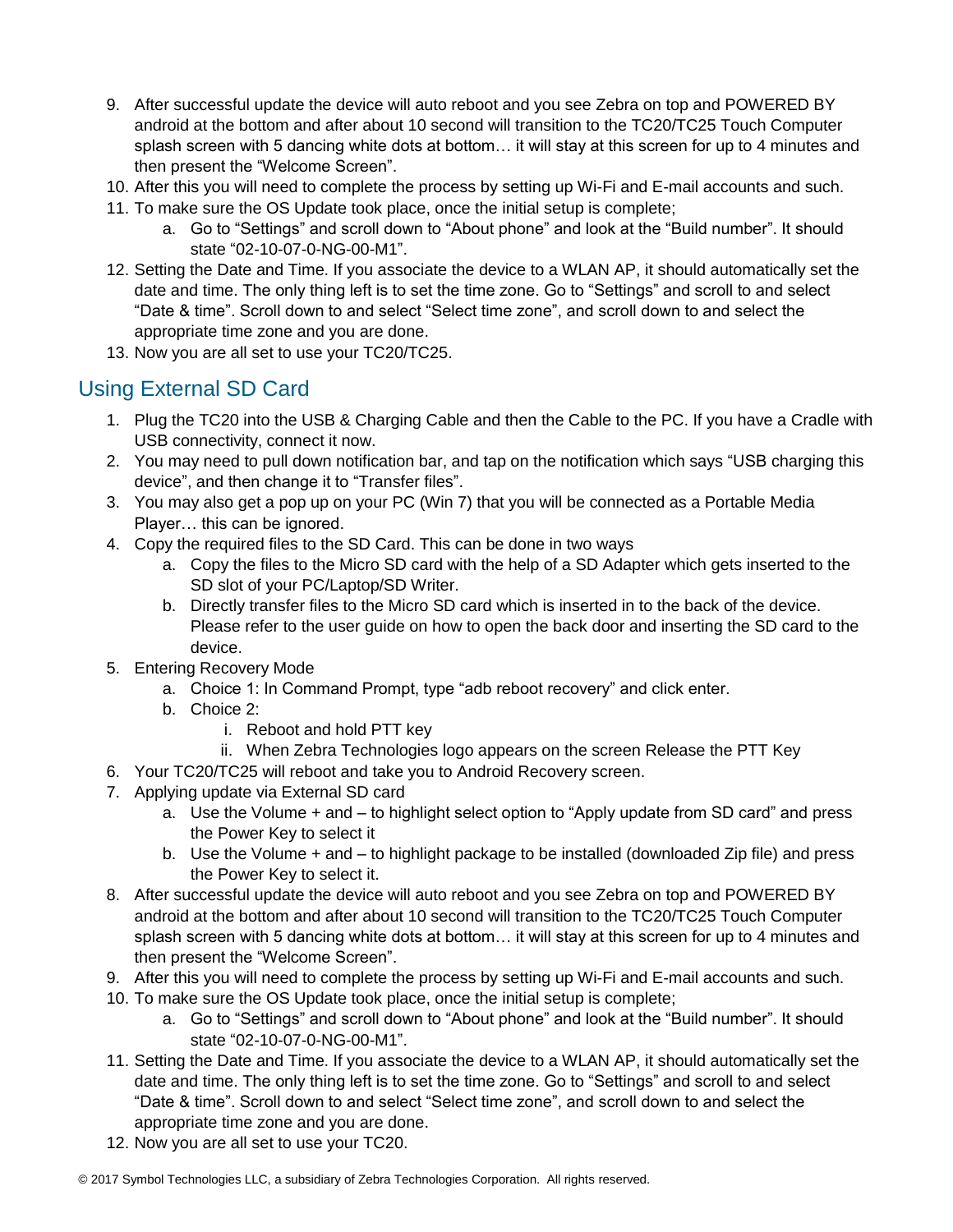### Installing the OS Patch for Build 01-08-21-0-NG-00-M1 (GMS)

- 1. If the device you have is a TC20 device and it has factory loaded **01-08-21-0-NG-00-M1** build number and you want to move to the latest OS build; you could do a full OS update by applying the **T2XXJN30APUWW21007.ZIP** and applying **T2XXJNXXXRPWW21007.ZIP** OTA package or do following OTA Patch update by updating with **T2XXJNXXXRUWW21007.ZIP** and **T2XXJNXXXRPWW21007.ZIP**.
- 2. Please download **T2XXJNXXXRUWW21007.ZIP** and **T2XXJNXXXRPWW21007.ZIP** packages to your local hard drive.
- 3. Follow ["adb sideload"](adb#_Using_the_) or ["External SD Card"](#page-4-0) method to load each OTA package to the device.
- 4. After both packages are loaded to your device you should see Build Number Under Phone Status as "**02-10-07-0-NG-00-M1**" and Patch Version under Phone status as "**1**"

#### Installing the OS Patch for Build 02-10-07-0-NG-00-M1 (GMS) (Critical Patch for TC20 and TC25)

- 1. After updating the operating system following one of above two methods, it is very critical to update the **T2XXJNXXXRPWW21007.ZIP** OTA patch for addressing few critical issues.
- 2. Download the **T2XXJNXXXRPWW21007.ZIP** file to a local directory
- 3. Follow ["adb sideload"](adb#_Using_the_) or ["External SD Card"](#page-4-0) method to load the OTA package to the device.
- 4. After package is loaded to your device you should see Patch Version under Phone status as "**1**"

## <span id="page-5-0"></span>Downloadable Software Included in this Release

| <b>Filename</b>        | <b>Description</b>                                                                                                                                                                                                                                                                          |
|------------------------|---------------------------------------------------------------------------------------------------------------------------------------------------------------------------------------------------------------------------------------------------------------------------------------------|
| T2XXJN30APUWW21007.ZIP | GMS full package update image which, updates complete software.                                                                                                                                                                                                                             |
| T2XXJNXXXREXX21007.ZIP | Enterprise Reset package (Resets /Data partition)                                                                                                                                                                                                                                           |
| T2XXJNXXXRFXX21007.ZIP | Factory Reset package (Resets /Data and /Enterprise partitions)                                                                                                                                                                                                                             |
| T2XXJNXXXRWXX21007.ZIP | Full Factory package (Resets /Data, /Enterprise and External SD<br>Card)                                                                                                                                                                                                                    |
| T2XXJNXXXRUWW21007.ZIP | GMS Recovery OTA Patch and this is applicable for TC20 Devices<br>which has 01-08-21-0-NG-00-M1 (GMS) this will update the device<br>BSP to 02-10-07-0NG-00-M1 BSP. After Updating this patch please<br>make sure to update Below T2XXJNXXXRPWW21007.ZIP OTA<br>package as per notes below. |
| T2XXJNXXXRPWW21007.ZIP | GMS Recovery OTA Patch for build 02-10-07-0-NG-00-M1 (GMS)<br>(See Note below)                                                                                                                                                                                                              |

**NOTE:** Please note that after installing the Full Package Update file (T2XXJN30APUWW21007.ZIP) make sure to install the OS Patch (T2XXJNXXXRPWW21007.ZIP) as it includes few critical fixes required for improving below and applicable for both TC20/TC25 loaded with build # **02-10-07-0-NG-00-M1**

- Android Enterprise Work Profile Feature
- Data Analytics Engine stability
- Audio Quality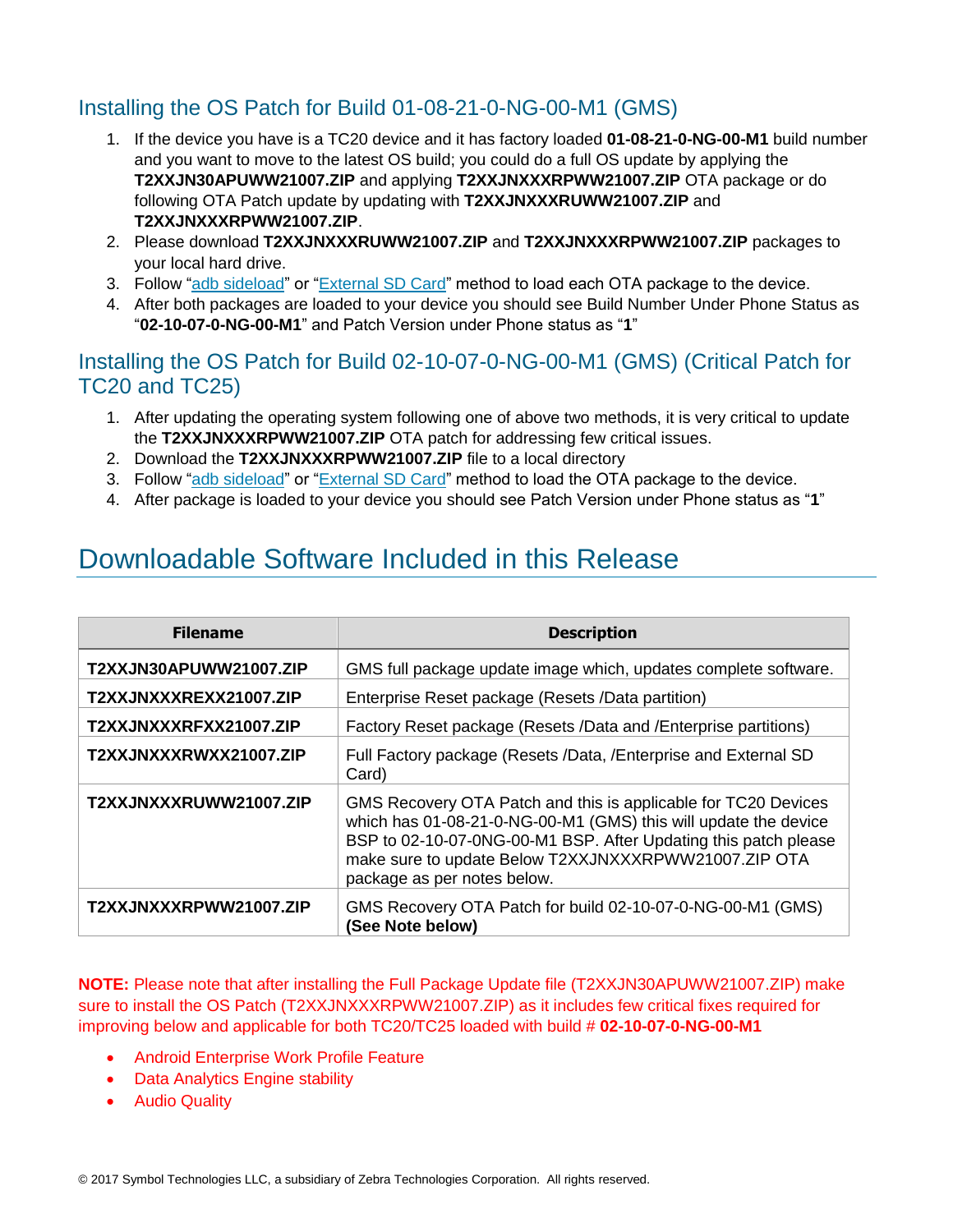# <span id="page-6-0"></span>Change Notes

#### Barcode Scanning 19.0.15.0

- Fixed an issue where, Software picklist is not disabled when disabled from DWDemo icon
- Added support for Viewfinder support for software picklist
- Performance optimizations

#### Data Analytics 3.0.0.1208

- Fixed SQL Lite Exception
- Limit the maximum metrics storage threshold on device
- Fix an Agent self-update problem
- Enhance ADB logging
- Fixed a Data Upload Failure
- Added Scanner metrics collection to the default metrics
- Fixed an issue where when agent is killed by Activity Manager it will not start again.

#### DataWedge 6.6.47

Added Support for

- Implement Multiple plug-in configuration through a single intent
- Extend the Enumerate scanner intent API to return the scanner type.
- Switch scanner intent API to use scanner type.
- Extend GET CONFIG API for scanner input to return the scanner type
- Update scanner configuration by the scanner type
- Set enableCalled flag to false when BT scanner battery is removed
- Implement extend GET\_CONFIG API to return the profile status
- Implement Report generation module in DataWedge

#### Fixed

- SPR32676, where DataWedge will stop working on Android devices due to invalid state machine
- Scanner doesn't get enabled after suspend/resume the device
- Fixed an issue where, Unable to switch to Scanner 2 when Scanner 1 is in DISCONNECTED state
- Fixed an issue where DataWedge Crash have been seen during closing StageNow App
- Fixed an issue where, Result feedback shows PLUGIN\_BUNDLE\_INVALID when giving correct parameters.
- Fixed an issue where, device is still scanning from Embedded scanner even though RS6000 is connected to terminal with scanner selection as *Auto*.
- Fixed Datawedge crash after reboot the device
- Fixed an issue where Scanner parameter changes in exported profile could not be seen once imported.
- Fixed an issue where User needs to disconnect/reconnect device to view Report file
- Fixed an issue where Report not getting generated for a corrupted db file.
- Fixed an issue where Restoring the configuration will delete parameters from the scanner params table
- Fixed an issue where GET\_CONFIG intent API not returning the correct scanner parameter values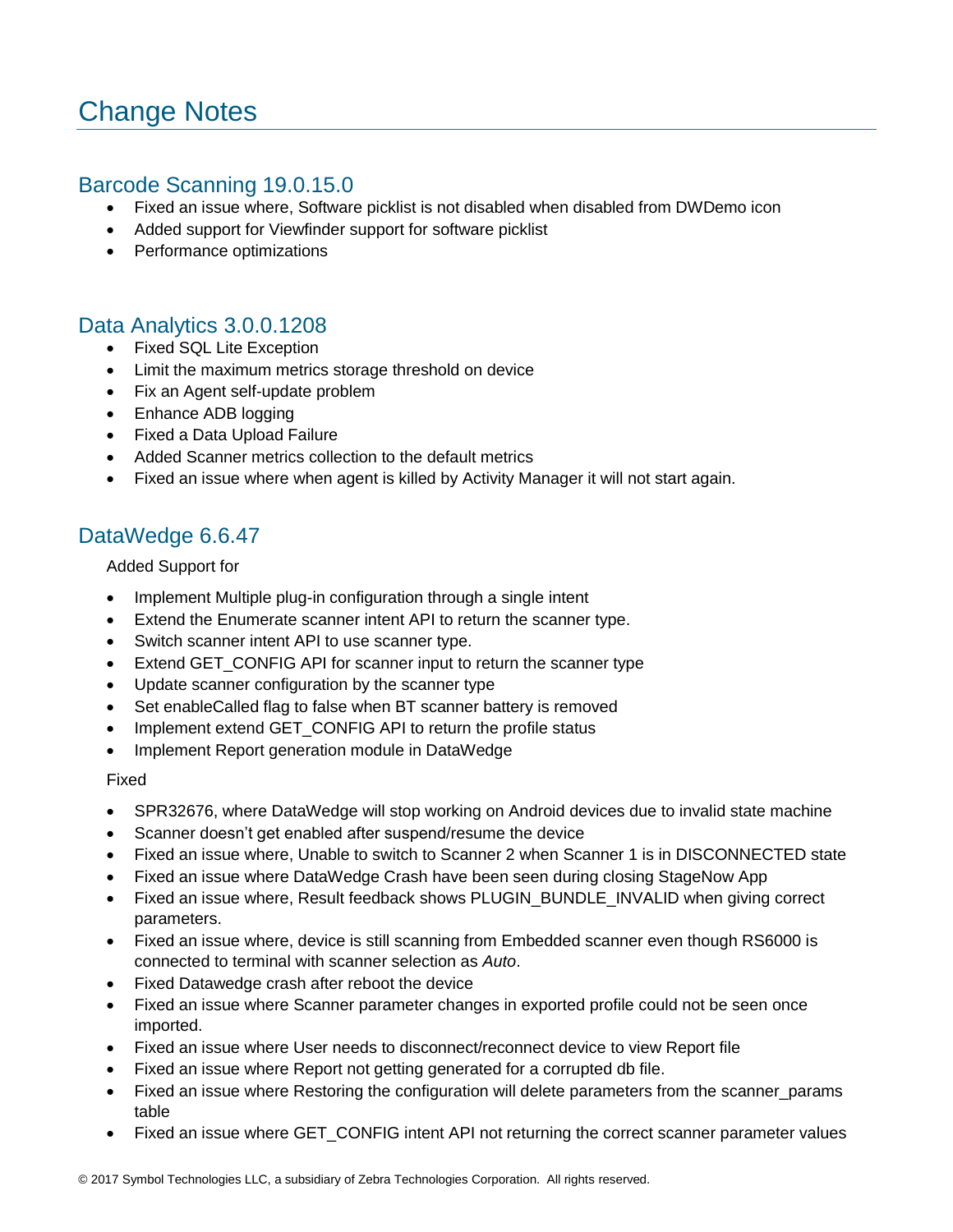### Fusion [WLAN] FUSIONLITE\_QA\_1\_0.0.0.011\_N

- Addresses KRACK vulnerability
- Added support for additional countries
- Fixed an issue where, AP beacons with a country IE in an unsupported channel and device connects to that AP
- Fix for Device didn't send Association/Re-Association frame immediately after Authentication response
- Fix for device suspend-resume reboot scenario
- Fixed WiFi is not connecting automatically after deploying the profile using AirWatch
- Fixed the country change indication from GSM module
- Device Suspend/resume optimization
- Fix Wi-Fi cannot turn on normally under Wi-Fi hotspot enable state
- Settings crash is observed when modifying a Profile

### OSx QCT.71.7.3.5.UL

- Fixed an issue where if the device is enrolled in Android Enterprise device owner mode Native applications will not work until device reboot is performed once
- Enable Safe Mode out of box
- Fixed and issue where, Scan beam is emitted twice for a single tap on scan trigger in setup wizard bypass screen
- Fix an issue where, Unable to set Device Owner from Test OSx application
- Fix an issue where, on enable, reduced system settings and Quick settings Icons are still visible until the Notification bar is pulled down completely
- Fixed, Language set via OSX does not persist after device reboot
- Fixed, Setup wizard crash observed while skipping GMS
- Fixed, Deployed WiFi EAP-TLS profile with Certificate getting failed in Device Admin and Device Owner mode
- Fixed, OSx Provision Service crash observed when we try to skip the GMS welcome screen using the Barcode
- Fixed where, Disabling the Recent App Button will not disable the Multi Window
- Fixed Settings crash is seen in Reduced Settings mode while accessing Display settings.
- Enable Reduced System Settings and click on Display > Settings will crash
- Fixed an issue where Dynamic protected list is returning null
- Fixed issues where mCertInstaller.getCACertificateInfo(CertAlias, "TrustedStore") returning null
- Fixed an issue where List CA Certs is not listing system built-in CA certs
- Fixed an issue where EAP/TLS certificates getting deleted when connection to WiFi Profile
- PowerMgr CSP not working as expected using stagenow 2.8.1 to do factoryReset

### Operating System (BSP)

- The finger touch cannot be detected easier with screen protector when conductivity is low
- Fixed "Install" option is grayed out when user tries to install any third-party apps from file browser.
- Fixed an issue where camera preview resolution was set to 640x480
- Added Localized User Guide for Japanese/Chinese language for TC20